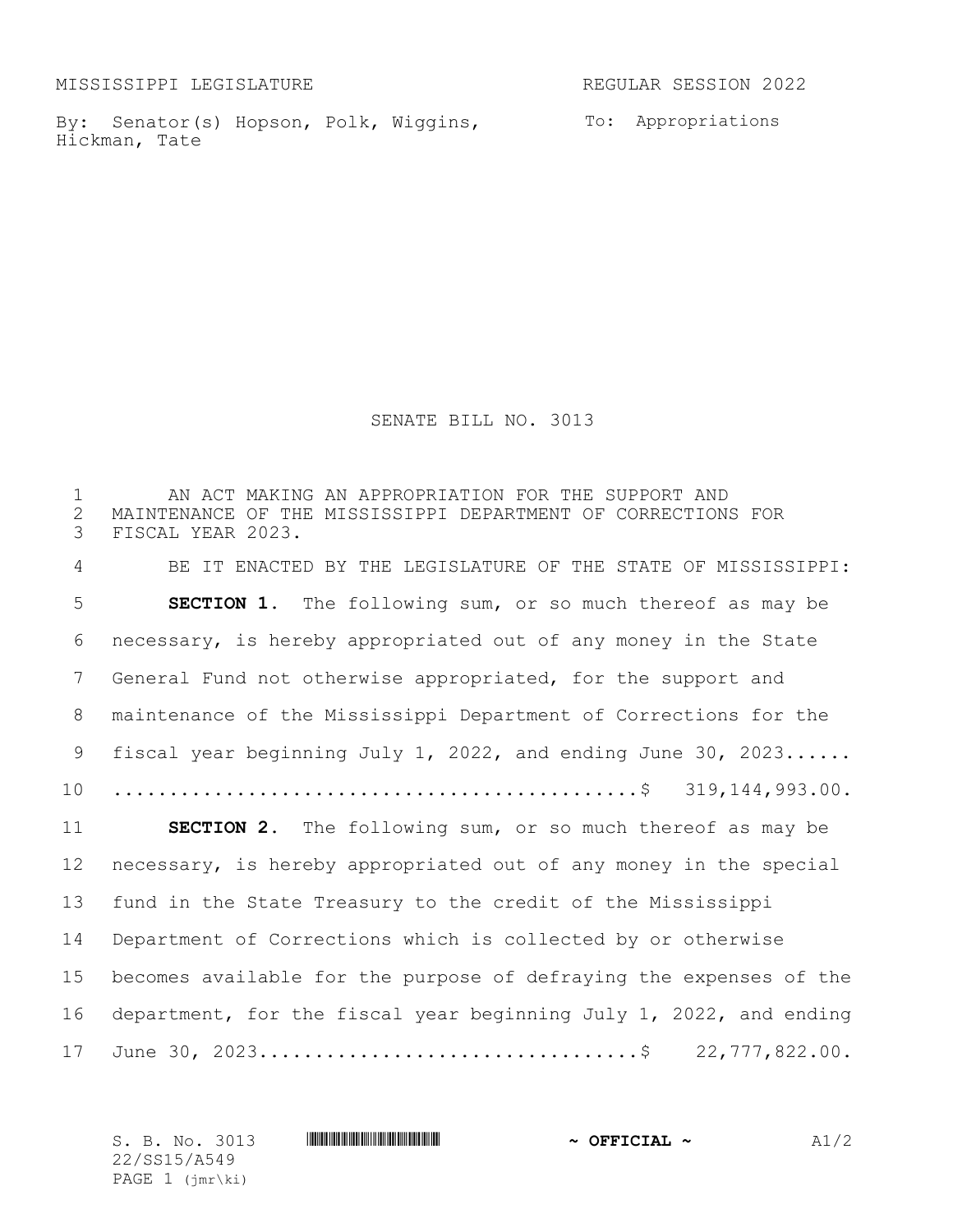| 18 |                                                                   | <b>SECTION 3.</b> Of the funds appropriated under the provisions of |               |  |
|----|-------------------------------------------------------------------|---------------------------------------------------------------------|---------------|--|
| 19 | Sections 1 and 2, not more than the amounts set forth below shall |                                                                     |               |  |
| 20 | be expended:                                                      |                                                                     |               |  |
| 21 |                                                                   | CENTRAL OFFICE                                                      |               |  |
| 22 |                                                                   | Of the funds appropriated under the provisions of this act,         |               |  |
| 23 |                                                                   | the following funding and positions are authorized:                 |               |  |
| 24 | FUNDING:                                                          |                                                                     |               |  |
| 25 |                                                                   | General Funds\$                                                     | 22,767,422.00 |  |
| 26 |                                                                   |                                                                     |               |  |
| 27 |                                                                   | Total\$ 27,216,379.00                                               |               |  |
| 28 | AUTHORIZED POSITIONS:                                             |                                                                     |               |  |
| 29 |                                                                   | Permanent: Full Time<br>163                                         |               |  |
| 30 |                                                                   | Part Time<br>$\Omega$                                               |               |  |
| 31 |                                                                   | Time-Limited: Full Time<br>9                                        |               |  |
| 32 |                                                                   | Part Time<br>0                                                      |               |  |
| 33 |                                                                   | FARMING OPERATIONS                                                  |               |  |
| 34 |                                                                   | Of the funds appropriated under the provisions of this act,         |               |  |
| 35 |                                                                   | the following funding and positions are authorized:                 |               |  |
| 36 | FUNDING:                                                          |                                                                     |               |  |
| 37 |                                                                   |                                                                     | 0.00          |  |
| 38 |                                                                   |                                                                     |               |  |
| 39 |                                                                   | Total\$ 2,183,073.00                                                |               |  |
| 40 | AUTHORIZED POSITIONS:                                             |                                                                     |               |  |
| 41 |                                                                   | Permanent: Full Time<br>5                                           |               |  |
| 42 |                                                                   | Part Time<br>0                                                      |               |  |
|    | S. B. No. 3013<br>22/SS15/A549                                    | $\sim$ OFFICIAL $\sim$                                              |               |  |

PAGE 2 (jmr\ki)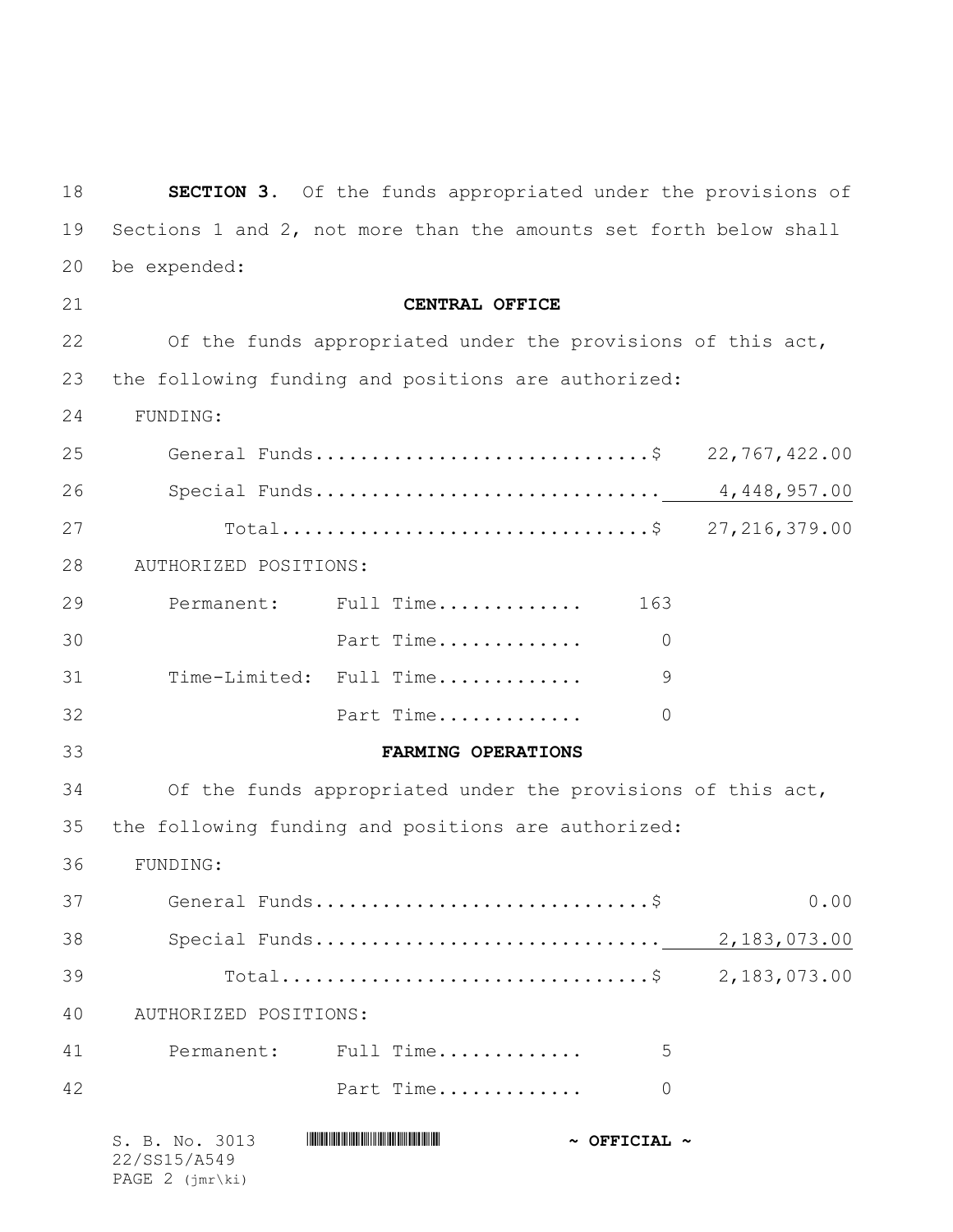| 43 | Time-Limited: Full Time                                     |                       | $\Omega$               |            |
|----|-------------------------------------------------------------|-----------------------|------------------------|------------|
| 44 |                                                             | Part Time             | $\overline{0}$         |            |
| 45 |                                                             | PAROLE BOARD          |                        |            |
| 46 | Of the funds appropriated under the provisions of this act, |                       |                        |            |
| 47 | the following funding and positions are authorized:         |                       |                        |            |
| 48 | FUNDING:                                                    |                       |                        |            |
| 49 | General Funds\$                                             |                       |                        | 708,060.00 |
| 50 |                                                             |                       |                        | 0.00       |
| 51 |                                                             |                       |                        | 708,060.00 |
| 52 | AUTHORIZED POSITIONS:                                       |                       |                        |            |
| 53 | Permanent: Full Time                                        |                       | 8                      |            |
| 54 |                                                             | Part Time             | $\overline{0}$         |            |
| 55 | Time-Limited: Full Time                                     |                       | $\overline{0}$         |            |
| 56 |                                                             | Part Time             | $\overline{0}$         |            |
| 57 |                                                             | PRIVATE PRISONS       |                        |            |
| 58 | Of the funds appropriated under the provisions of this act, |                       |                        |            |
| 59 | the following funding and positions are authorized:         |                       |                        |            |
| 60 | FUNDING:                                                    |                       |                        |            |
| 61 | General Funds\$ 55,753,370.00                               |                       |                        |            |
| 62 |                                                             |                       |                        | 0.00       |
| 63 |                                                             | Total\$ 55,753,370.00 |                        |            |
| 64 | AUTHORIZED POSITIONS:                                       |                       |                        |            |
| 65 | Permanent: Full Time                                        |                       | 0                      |            |
| 66 |                                                             | Part Time             | $\overline{0}$         |            |
| 67 | Time-Limited: Full Time                                     |                       | 0                      |            |
|    | S. B. No. 3013<br>22/SS15/A549                              |                       | $\sim$ OFFICIAL $\sim$ |            |

PAGE 3 (jmr\ki)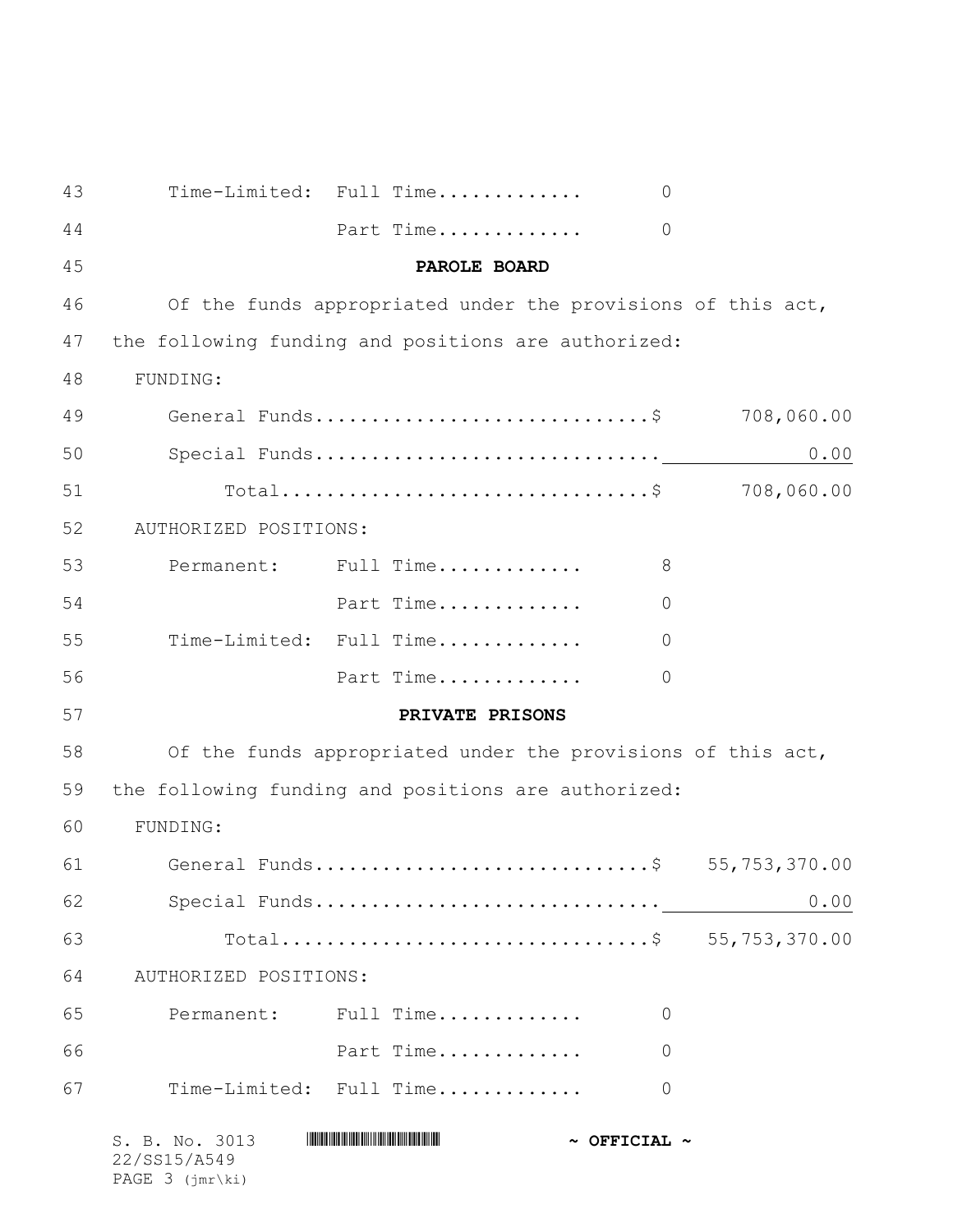| 68 |                                | Part Time                                                   | $\circ$                |               |
|----|--------------------------------|-------------------------------------------------------------|------------------------|---------------|
| 69 | MEDICAL SERVICES               |                                                             |                        |               |
| 70 |                                | Of the funds appropriated under the provisions of this act, |                        |               |
| 71 |                                | the following funding and positions are authorized:         |                        |               |
| 72 | FUNDING:                       |                                                             |                        |               |
| 73 |                                |                                                             |                        | 75,436,021.00 |
| 74 |                                |                                                             |                        |               |
| 75 |                                | Total\$ 75,702,195.00                                       |                        |               |
| 76 | AUTHORIZED POSITIONS:          |                                                             |                        |               |
| 77 |                                | Permanent: Full Time                                        | 0                      |               |
| 78 |                                | Part Time                                                   | 0                      |               |
| 79 |                                | Time-Limited: Full Time                                     | 2                      |               |
| 80 |                                | Part Time                                                   | 0                      |               |
| 81 |                                | REGIONAL FACILITIES                                         |                        |               |
| 82 |                                | Of the funds appropriated under the provisions of this act, |                        |               |
| 83 |                                | the following funding and positions are authorized:         |                        |               |
| 84 | FUNDING:                       |                                                             |                        |               |
| 85 |                                | General Funds\$ 43,850,472.00                               |                        |               |
| 86 |                                | Special Funds                                               |                        | 0.00          |
| 87 |                                |                                                             |                        | 43,850,472.00 |
| 88 | AUTHORIZED POSITIONS:          |                                                             |                        |               |
| 89 |                                | Permanent: Full Time                                        | $\Omega$               |               |
| 90 |                                | Part Time                                                   | 0                      |               |
| 91 |                                | Time-Limited: Full Time                                     | 0                      |               |
| 92 |                                | Part Time                                                   | 0                      |               |
|    | S. B. No. 3013<br>22/SS15/A549 |                                                             | $\sim$ OFFICIAL $\sim$ |               |

PAGE 4 (jmr\ki)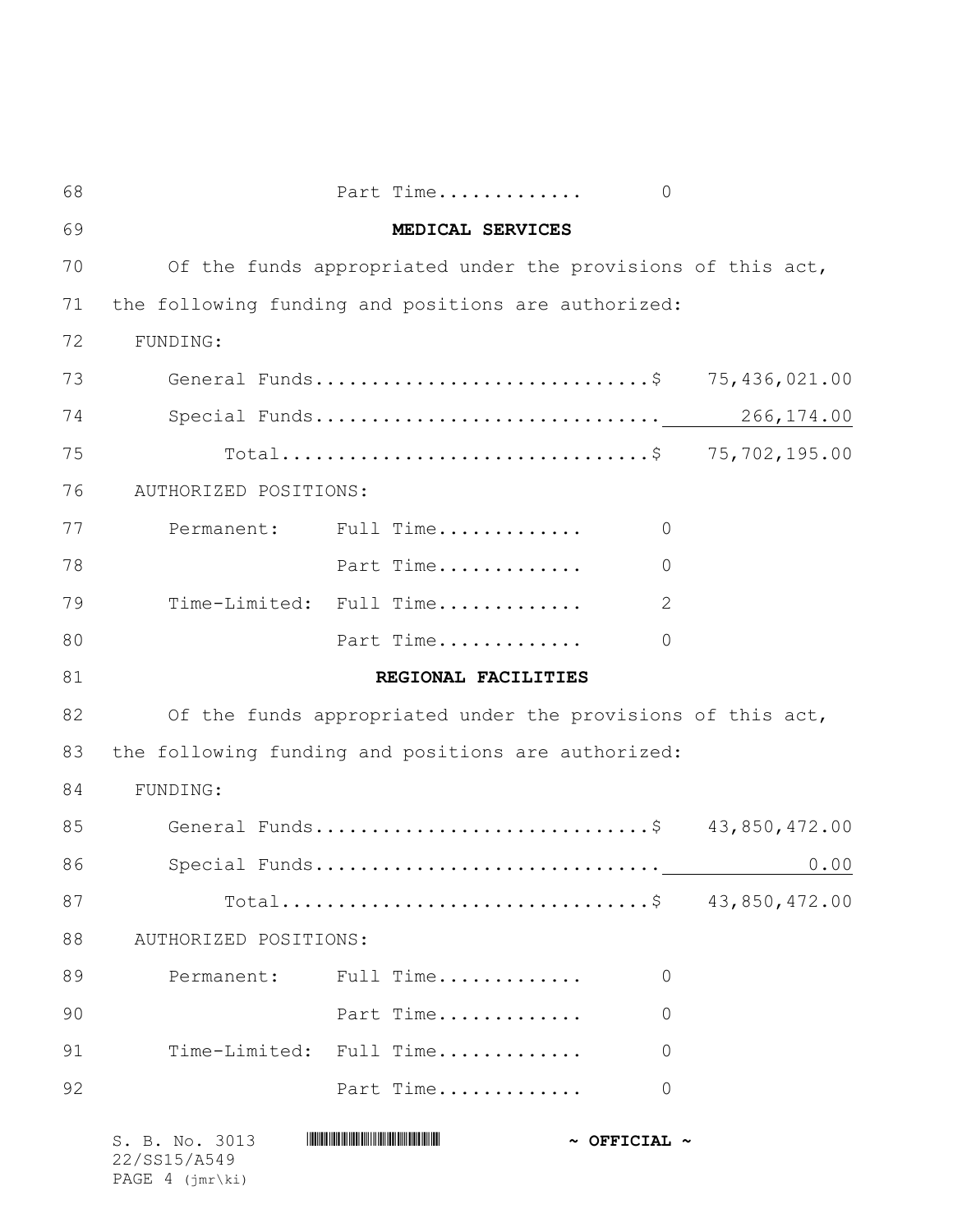| 93  | LOCAL CONFINEMENT                                           |  |
|-----|-------------------------------------------------------------|--|
| 94  | Of the funds appropriated under the provisions of this act, |  |
| 95  | the following funding and positions are authorized:         |  |
| 96  | FUNDING:                                                    |  |
| 97  | General Funds\$ 7,438,367.00                                |  |
| 98  | 0.00                                                        |  |
| 99  | Total\$ 7,438,367.00                                        |  |
| 100 | AUTHORIZED POSITIONS:                                       |  |
| 101 | Permanent: Full Time<br>$\circ$                             |  |
| 102 | Part Time<br>$\overline{0}$                                 |  |
| 103 | Time-Limited: Full Time<br>$\overline{0}$                   |  |
| 104 | Part Time<br>$\overline{0}$                                 |  |
| 105 | COMMUNITY CORRECTIONS                                       |  |
| 106 | Of the funds appropriated under the provisions of this act, |  |
| 107 | the following funding and positions are authorized:         |  |
| 108 | FUNDING:                                                    |  |
| 109 | General Funds\$ 21,389,794.00                               |  |
| 110 |                                                             |  |
| 111 | Total\$ 32,277,936.00                                       |  |
| 112 | AUTHORIZED POSITIONS:                                       |  |
| 113 | Permanent: Full Time 476                                    |  |
| 114 | Part Time<br>$\overline{0}$                                 |  |
| 115 | Time-Limited: Full Time<br>72                               |  |
| 116 | Part Time<br>$\overline{0}$                                 |  |
| 117 | CENTRAL MISSISSIPPI CORRECTIONAL                            |  |
|     | S. B. No. 3013<br>$\sim$ OFFICIAL $\sim$<br>22/SS15/A549    |  |

PAGE 5 (jmr\ki)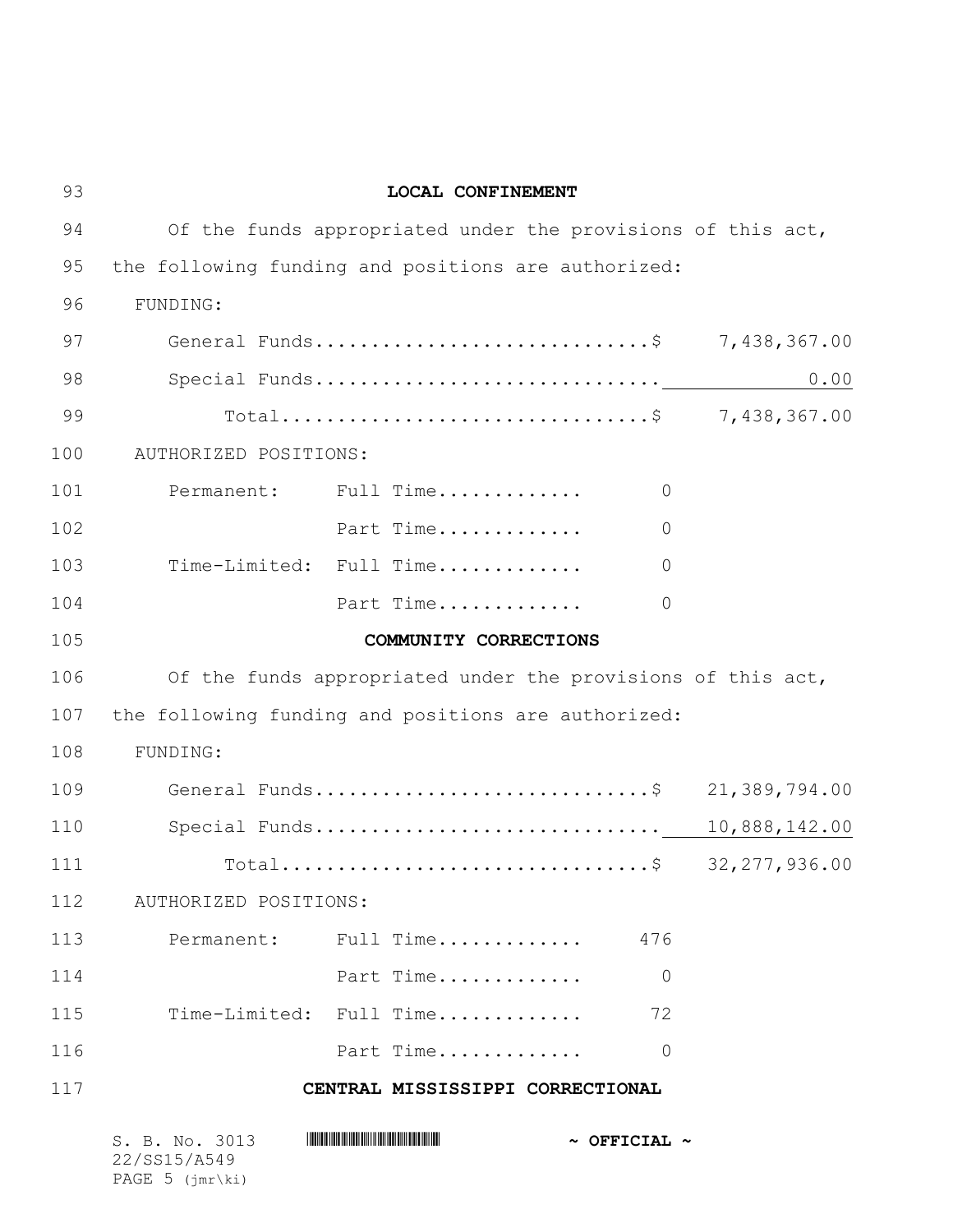Of the funds appropriated under the provisions of this act, the following funding and positions are authorized: 120 FUNDING: 121 General Funds................................\$ 27,007,235.00 Special Funds............................... 1,446,839.00 Total.................................\$ 28,454,074.00 124 AUTHORIZED POSITIONS: Permanent: Full Time............. 530 Part Time............. 1 Time-Limited: Full Time............. 4 Part Time............. 0 **PARCHMAN** Of the funds appropriated under the provisions of this act, the following funding and positions are authorized: 132 FUNDING: 133 General Funds.................................\$ 29,350,146.00 Special Funds............................... 2,090,578.00 135 Total...................................\$ 31,440,724.00 136 AUTHORIZED POSITIONS: Permanent: Full Time............. 505 Part Time............. 9 Time-Limited: Full Time............. 9 **Part Time.............** 0 **SOUTH MISSISSIPPI CORRECTIONAL**

| S. B. No. 3013               |  |  | $\sim$ OFFICIAL $\sim$ |
|------------------------------|--|--|------------------------|
| 22/SS15/A549                 |  |  |                        |
| PAGE $6$ ( $\text{imr}\$ ki) |  |  |                        |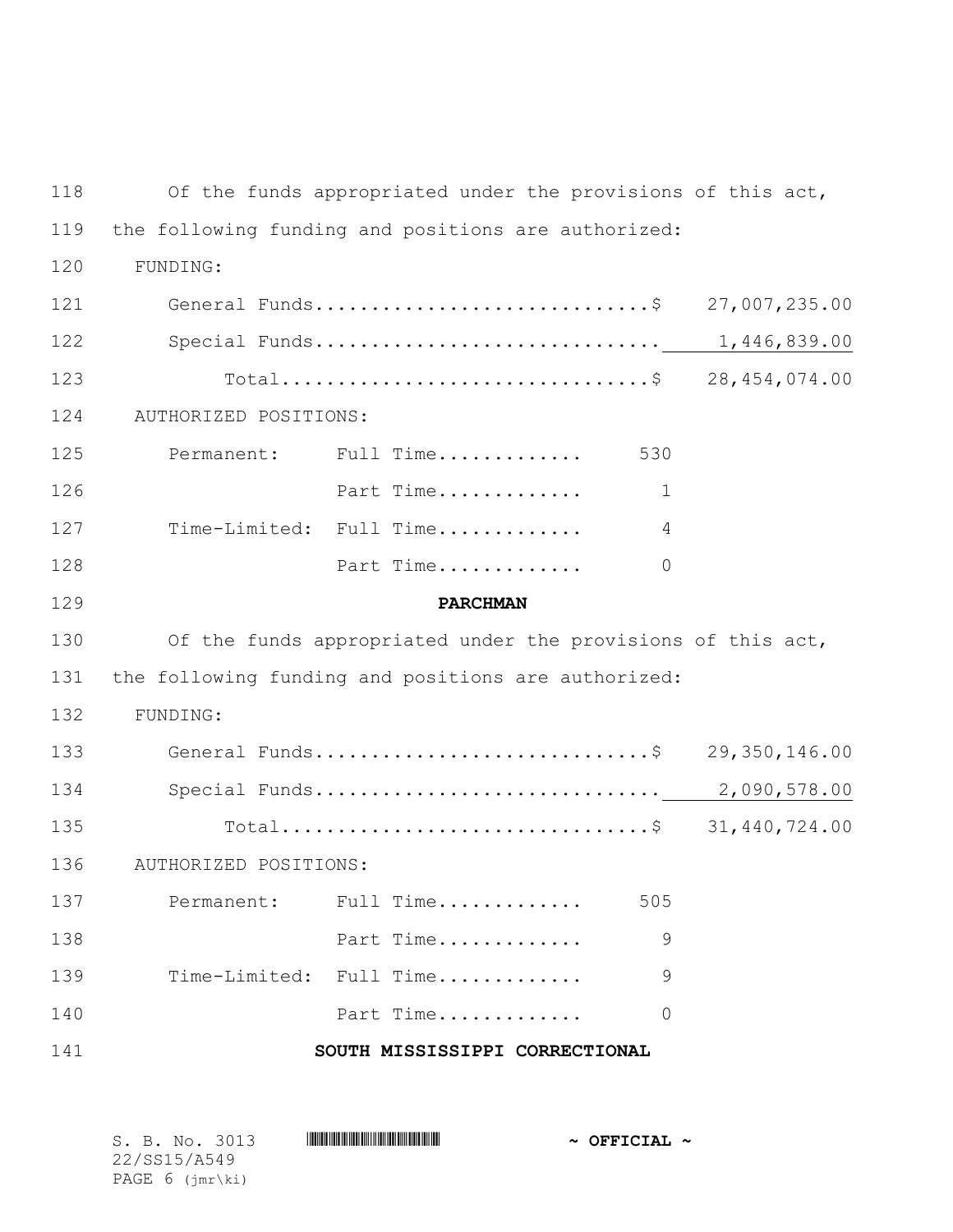142 Of the funds appropriated under the provisions of this act, the following funding and positions are authorized: 144 FUNDING: 145 General Funds................................\$ 20,038,937.00 Special Funds............................... 1,454,059.00 Total.................................\$ 21,492,996.00 148 AUTHORIZED POSITIONS: Permanent: Full Time............. 347 Part Time............. 0 Time-Limited: Full Time............. 3 Part Time............. 0 **Marshall County Correctional** Of the funds appropriated under the provisions of this act, the following funding and positions are authorized: 156 FUNDING: General Funds..............................\$ 8,674,362.00 Special Funds............................... 0.00 Total.................................\$ 8,674,362.00 160 AUTHORIZED POSITIONS: Permanent: Full Time.............. 96 Part Time............. 0 Time-Limited: Full Time............. 0 Part Time............. 0 **Walnut Grove Correctional**

| S. B. No. 3013             | $\sim$ OFFICIAL $\sim$ |
|----------------------------|------------------------|
| 22/SS15/A549               |                        |
| PAGE $7$ ( $\text{imr}\$ ) |                        |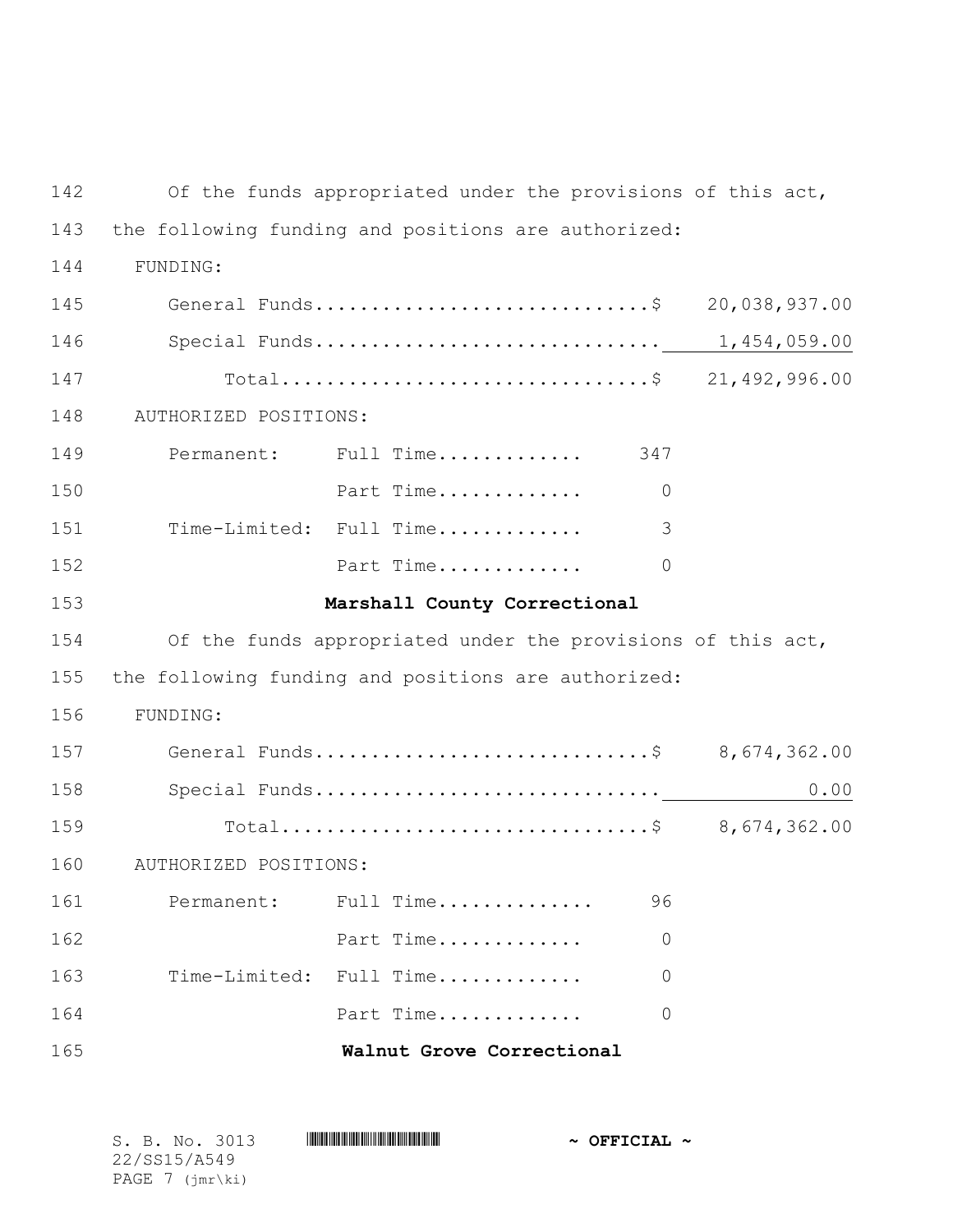Of the funds appropriated under the provisions of this act,

## the following funding and positions are authorized:

168 FUNDING:

| 169 |                       | General Funds\$ 6,730,807.00 |          |      |
|-----|-----------------------|------------------------------|----------|------|
| 170 |                       |                              |          | 0.00 |
| 171 |                       | Total\$ 6,730,807.00         |          |      |
| 172 | AUTHORIZED POSITIONS: |                              |          |      |
| 173 |                       | Permanent: Full Time         | 81       |      |
| 174 |                       | Part Time                    | 0        |      |
| 175 |                       | Time-Limited: Full Time      | $\Omega$ |      |
| 176 |                       | Part Time                    | 0        |      |

 With the funds herein appropriated, it shall be the agency's responsibility to make certain that funds required for "Personal Services" for Fiscal Year 2024 do not exceed Fiscal Year 2023 funds appropriated for that purpose unless programs or positions are added to the agency's Fiscal Year 2023 budget by the Mississippi Legislature. The Legislature shall determine the agency's personal services appropriation, which shall be published by the State Personnel Board. Additionally, the State Personnel Board shall determine and publish the projected annualized payroll costs based on current employees. It shall be the responsibility of the agency head to ensure that actual personnel expenditures for Fiscal Year 2023 do not exceed the data provided by the Legislative Budget Office. If the agency's Fiscal Year 2023 projected cost exceeds the annualized costs, no salary actions

S. B. No. 3013 \*SS15/A549\* **~ OFFICIAL ~** 22/SS15/A549 PAGE 8 (jmr\ki)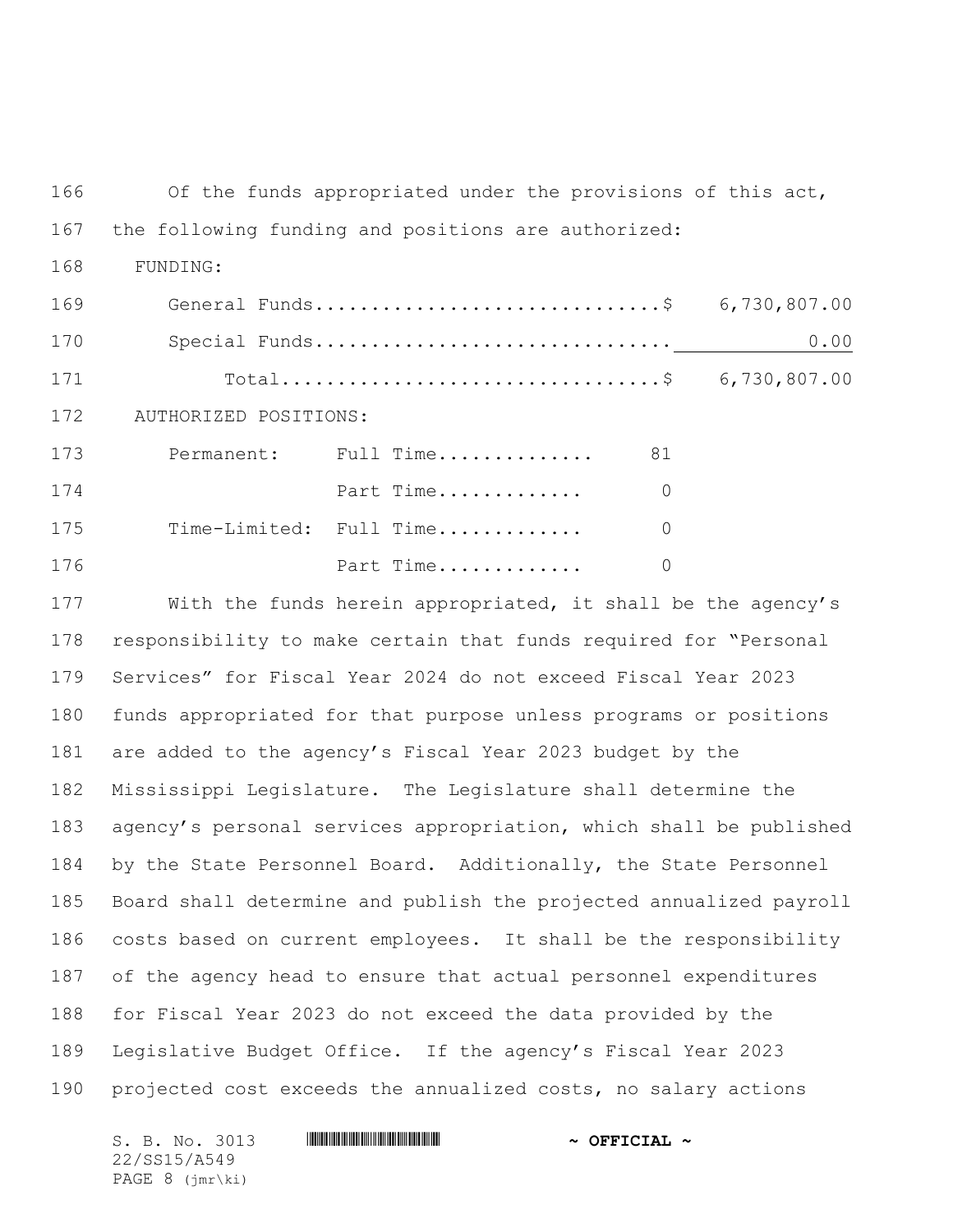shall be processed by the State Personnel Board with the exception of new hires that are determined to be essential for the agency.

 Any transfers or escalations shall be made in accordance with the terms, conditions and procedures established by law or allowable under the terms set forth within this act. The State Personnel Board shall not escalate positions without written approval from the Department of Finance and Administration. The Department of Finance and Administration shall not provide written approval to escalate any funds for salaries and/or positions without proof of availability of new or additional funds above the appropriated level.

 No general funds authorized to be expended herein shall be used to replace federal funds and/or other special funds which are being used for salaries authorized under the provisions of this act and which are withdrawn and no longer available.

 None of the funds herein appropriated shall be used in violation of Internal Revenue Service's Publication 15-A relating to the reporting of income paid to contract employees, as interpreted by the Office of the State Auditor.

 Funds have been appropriated herein for the purpose of funding Project SEC2 minimum salaries for all employees covered under the Colonel Guy Groff/Neville Kenning Variable Compensation Plan. It shall be the agency's responsibility to ensure that the funds are used to increase all employees' salaries up to the minimum level as determined by the State Personnel Board.

S. B. No. 3013 \*SS15/A549\* **~ OFFICIAL ~** 22/SS15/A549 PAGE 9 (jmr\ki)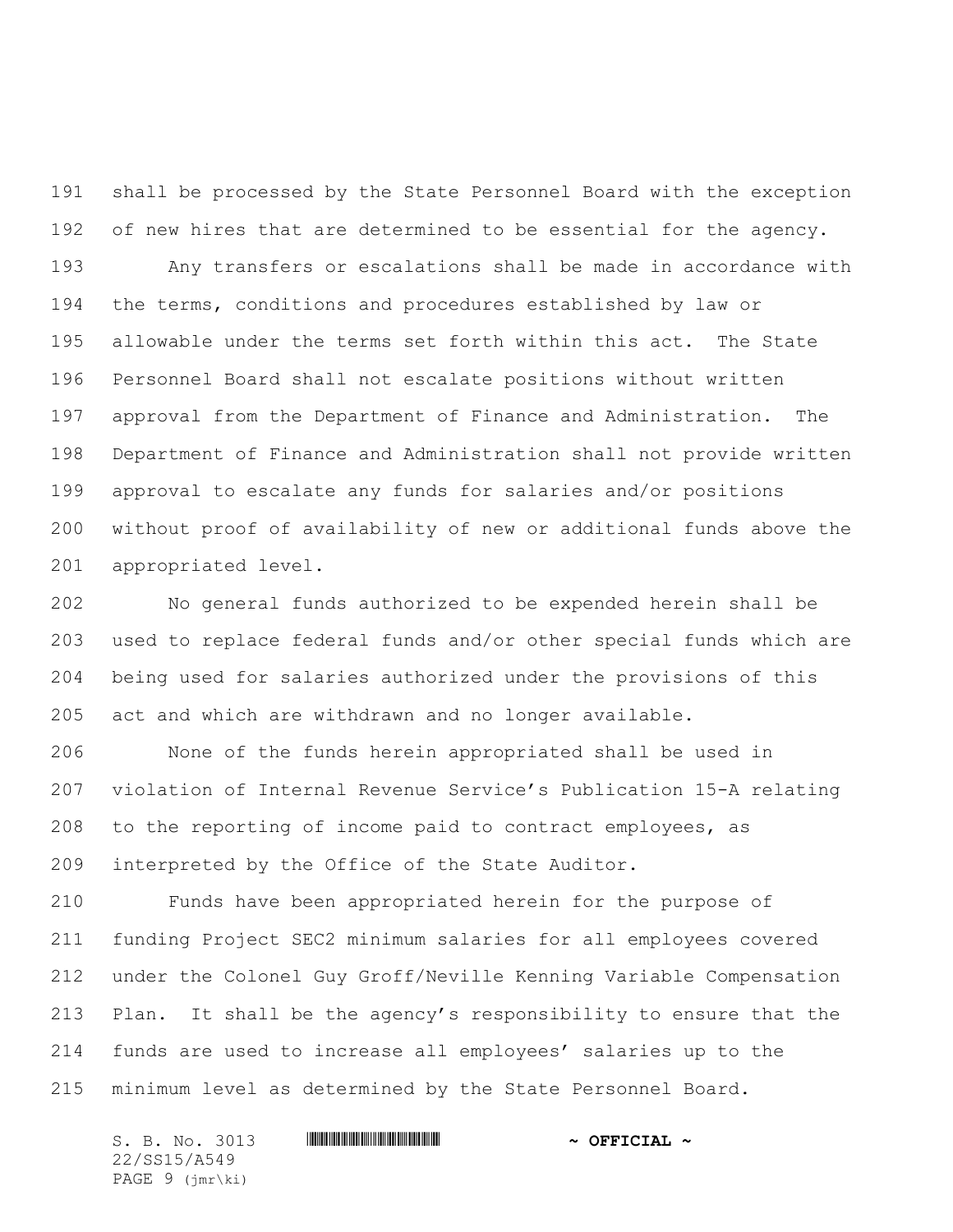**SECTION 4.** The Commissioner of the Mississippi Department of Corrections is hereby authorized to transfer spending authority between and within budgets, both positions and funds, in an amount not to exceed twenty-five percent (25%) of the authorized budgets in the aggregate. It is further the intention of the Legislature that the Department of Corrections shall submit written justification for the transfer to the Legislative Budget Office and the Department of Finance and Administration on or before the fifteenth of the month prior to the effective date of the transfer.

 **SECTION 5.** In compliance with the "Mississippi Performance Budget and Strategic Planning Act of 1994," it is the intent of the Legislature that the funds provided herein shall be utilized in the most efficient and effective manner possible to achieve the intended mission of this agency. Based on the funding authorized, this agency shall make every effort to attain the targeted performance measures provided below:

FY2023

- 234 Performance Measures Target
	- General Administration

| 236 | Support as a Percent of Total Budget  | 10.30 |
|-----|---------------------------------------|-------|
| 237 | Number of State Prisoners per 100,000 |       |
| 238 | Population (Includes Only Inmates     |       |

- 239 Sentenced to More Than a Year) 585
- Average Annual Incarceration Cost per Inmate 50.63

S. B. No. 3013 \*SS15/A549\* **~ OFFICIAL ~** 22/SS15/A549 PAGE 10 (jmr\ki)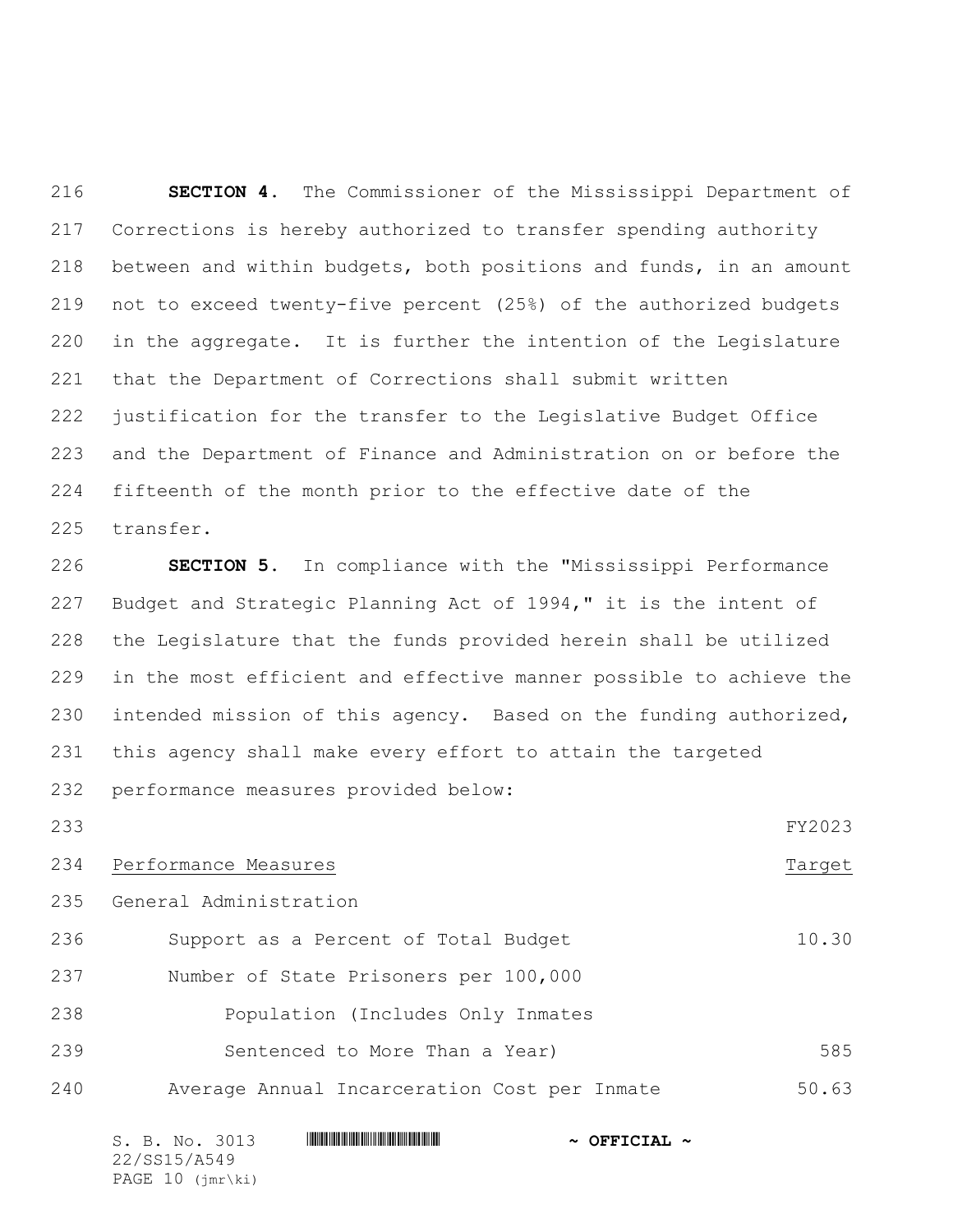| 241 | Percent of Offenders Returning to        |              |
|-----|------------------------------------------|--------------|
| 242 | Incarceration with 3 Years of Release    | 36.00        |
| 243 | Farming Operations                       |              |
| 244 | Annual Income from Farm Sales            | 1,251,034.00 |
| 245 | Parole Board                             |              |
| 246 | Number of Inmates Paroled                | 5,275        |
| 247 | Private Prisons                          |              |
| 248 | Number of ABE Program Slots Available    | 510          |
| 249 | Number of VOC-ED Program Slots Available | 174          |
| 250 | Number of A&D Program Slots Available    | 125          |
| 251 | Medical Services                         |              |
| 252 | Number of Inmate Days in a Hospital      | 5,130        |
| 253 | Regional Facilities                      |              |
| 254 | Number of ABE Program Slots Available    | 585          |
| 255 | Number of VOC-ED Program Slots Available | 700          |
| 256 | Number of A&D Program Slots Available    | 445          |
| 257 | Probation/parole                         |              |
| 258 | Recidivism Rate within 12 Months of      |              |
| 259 | Release to Field Supervision (%)         | 10.00        |
| 260 | Recidivism Rate within 36 Months of      |              |
| 261 | Release to Field Supervision (%)         | 14.00        |
| 262 | Community Work Centers                   |              |
| 263 | Recidivism Rate within 12 Months of      |              |
| 264 | Release (%)                              | 10.30        |
| 265 | Recidivism Rate within 36 Months of      |              |
|     |                                          |              |

| S. B. No. 3013              | $\sim$ OFFICIAL $\sim$ |
|-----------------------------|------------------------|
| 22/SS15/A549                |                        |
| PAGE $11$ ( $\text{imr}\$ ) |                        |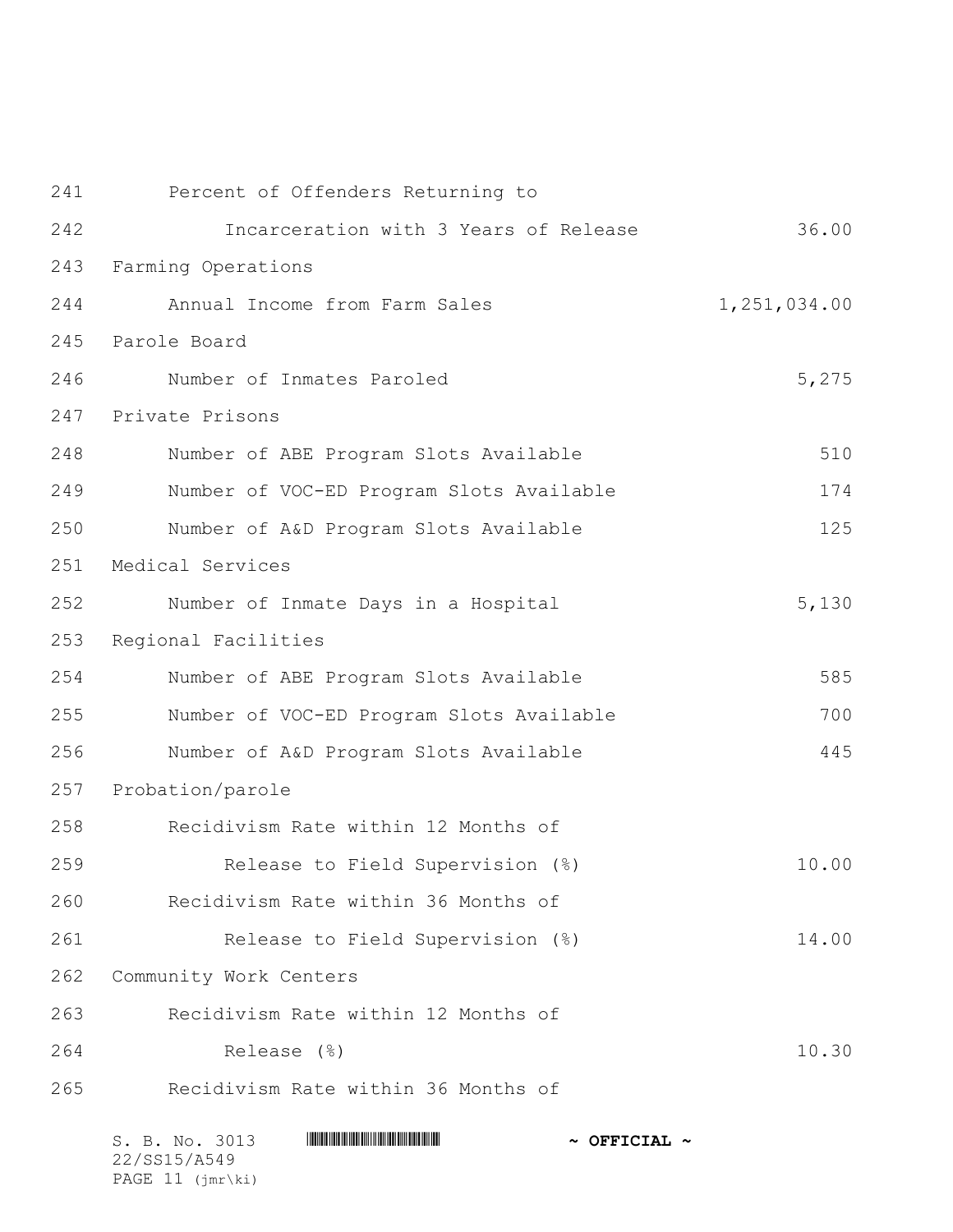| 266 | Release (%)                              | 20.00   |
|-----|------------------------------------------|---------|
| 267 | Restitution Centers                      |         |
| 268 | Recidivism Rate within 12 Months (%)     | 16.80   |
| 269 | Recidivism Rate within 36 Months (%)     | 35.50   |
| 270 | Local Confinement                        |         |
| 271 | Number of Inmates Housed in County Jails |         |
| 272 | (Inmate Days)                            | 503,327 |
| 273 | Institutional Security                   |         |
| 274 | Number of Assaults on Inmates per 100    |         |
| 275 | Inmates                                  | 20      |
| 276 | Number of Assaults on Officers per 100   |         |
| 277 | Officers                                 | 31      |
| 278 | Youthful Offender School                 |         |
| 279 | Recidivism Rate within 12 Months of      |         |
| 280 | Release (%)                              | 24.00   |
| 281 | Recidivism Rate within 36 Months of      |         |
| 282 | Release (%)                              | 50.00   |
| 283 | Evidenced Based Intervention             |         |
| 284 | Recidivism Rate for Inmates who Complete |         |
| 285 | the ABE Program (%)                      | 20.20   |
| 286 | Recidivism Rate for Inmates who Complete |         |
| 287 | a Vocational Program (%)                 | 19.00   |
| 288 | Recidivism Rate for Inmates who Complete |         |
| 289 | the A&D Program (%)                      | 19.22   |
| 290 | Percent of Offenders Possessing GED      |         |
|     |                                          |         |

| S. B. No. 3013              | $\sim$ OFFICIAL $\sim$ |
|-----------------------------|------------------------|
| 22/SS15/A549                |                        |
| PAGE $12$ ( $\text{imr}\$ ) |                        |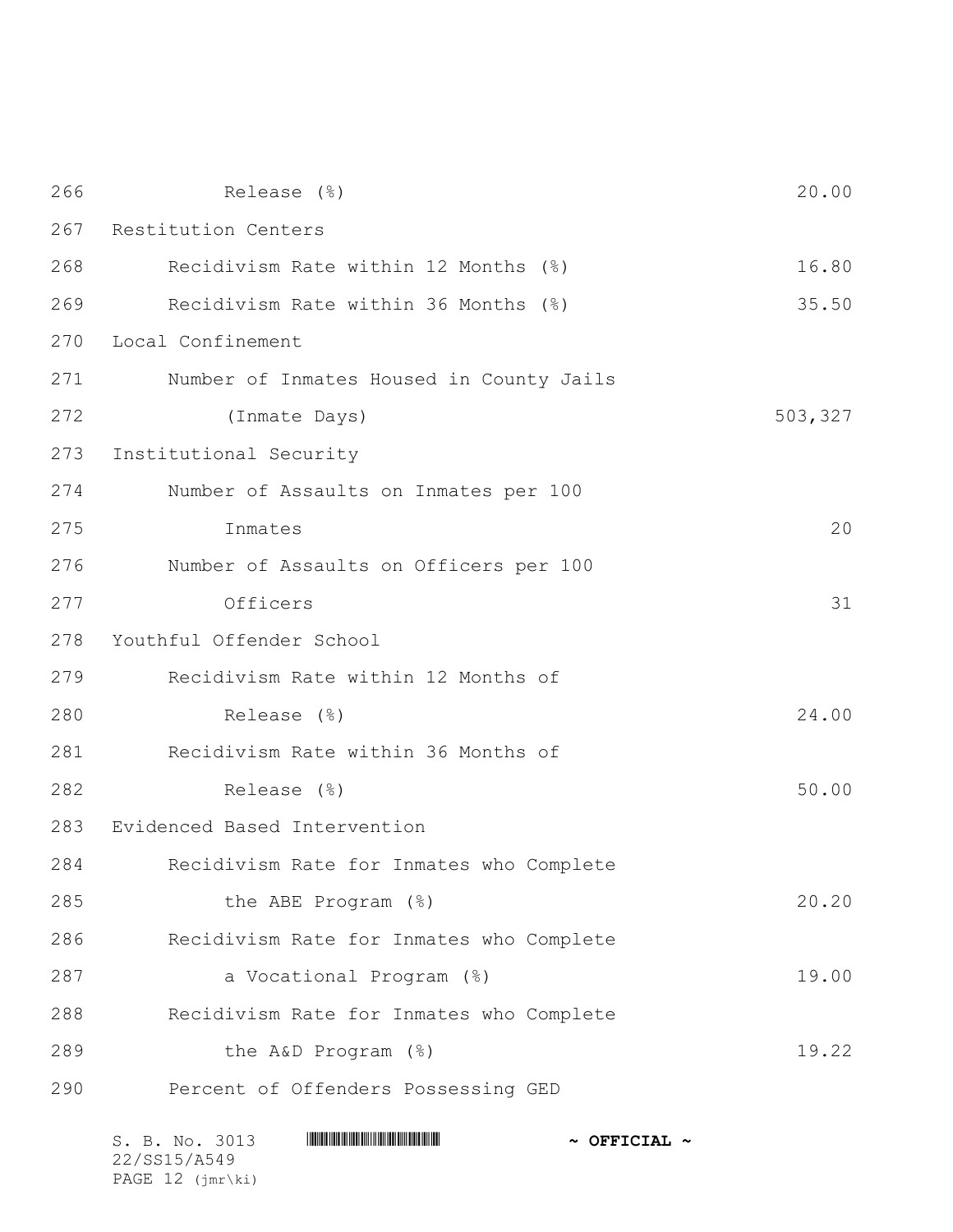Certificate or High School Diploma at

Time of Release 40.00

Percent of Offenders Obtaining

Marketable Job Skills During

Incarceration 6.48

A reporting of the degree to which the performance targets

 set above have been or are being achieved shall be provided in the agency's budget request submitted to the Joint Legislative Budget Committee for Fiscal Year 2024.

 **SECTION 6.** Of the funds appropriated in Sections 1 and 2, none shall be expended for personnel housing under the jurisdiction of the Department of Corrections unless the department shall collect a reasonable rent, after a finding of fact as to what is a reasonable rent, and/or the cost of utilities furnished to said housing. The Department of Corrections shall not pay for the installation or monthly service of any telephone installed in a staff residence under its jurisdiction.

 It is further the intention of the Legislature that none of the funds provided herein shall be used to pay certain utilities for state-furnished housing for any employees. Such utilities shall include electricity, natural gas, butane, propane and cable services. Where actual cost cannot be determined, the agency shall be required to provide meters to be in compliance with legislative intent. Such state-furnished housing shall include single-family and multifamily residences but shall not include any

S. B. No. 3013 \*SS15/A549\* **~ OFFICIAL ~** 22/SS15/A549 PAGE 13 (jmr\ki)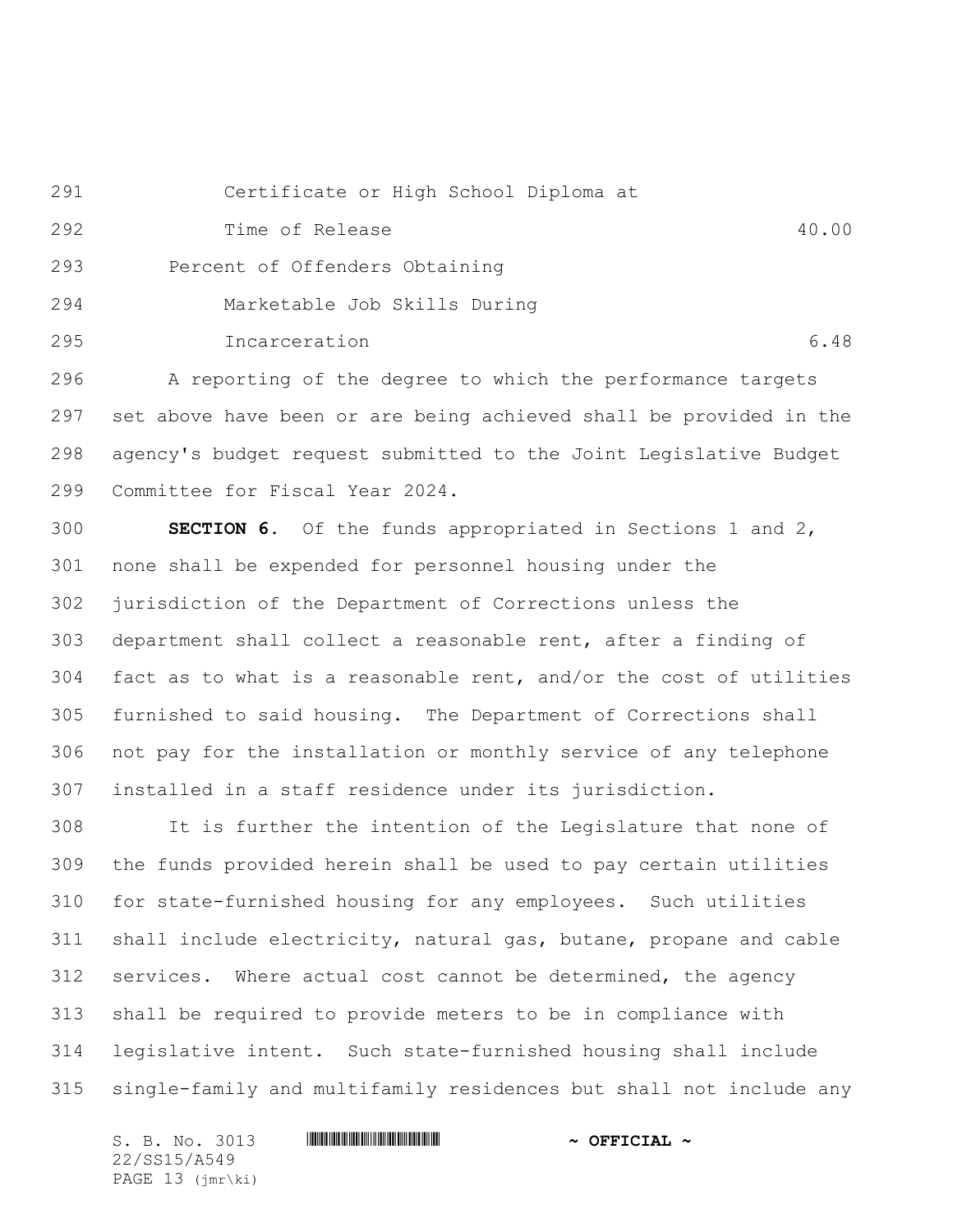dormitory residences. Allowances for such utilities shall be prohibited.

 **SECTION 7.** Of the funds appropriated in Sections 1 and 2, and authorized for expenditure in Section 3, payment may be authorized for court-ordered attorney fees and any accrued interest subject to the approval of the Office of the Attorney General.

 **SECTION 8.** None of the money herein appropriated shall be paid to any person who by the provision of Section 47-5-47, Mississippi Code of 1972, as amended, is prohibited from being an employee of the Mississippi Department of Corrections. The State Department of Finance and Administration shall at least annually make a report to the Joint Legislative Committee on Performance Evaluation and Expenditure Review and to the Attorney General stating the name of any person prohibited under the provisions of Section 47-5-47, Mississippi Code of 1972, as amended, from being an employee of the Mississippi Department of Corrections who has during the preceding year received any money herein appropriated. In the event that any such person prohibited as hereinabove provided from receiving funds herein appropriated should receive any of said funds, the Attorney General shall immediately commence action to recover the monies so paid to said person and to enjoin the further employment of said person at the Mississippi

Department of Corrections.

22/SS15/A549 PAGE 14 (jmr\ki)

S. B. No. 3013 \*SS15/A549\* **~ OFFICIAL ~**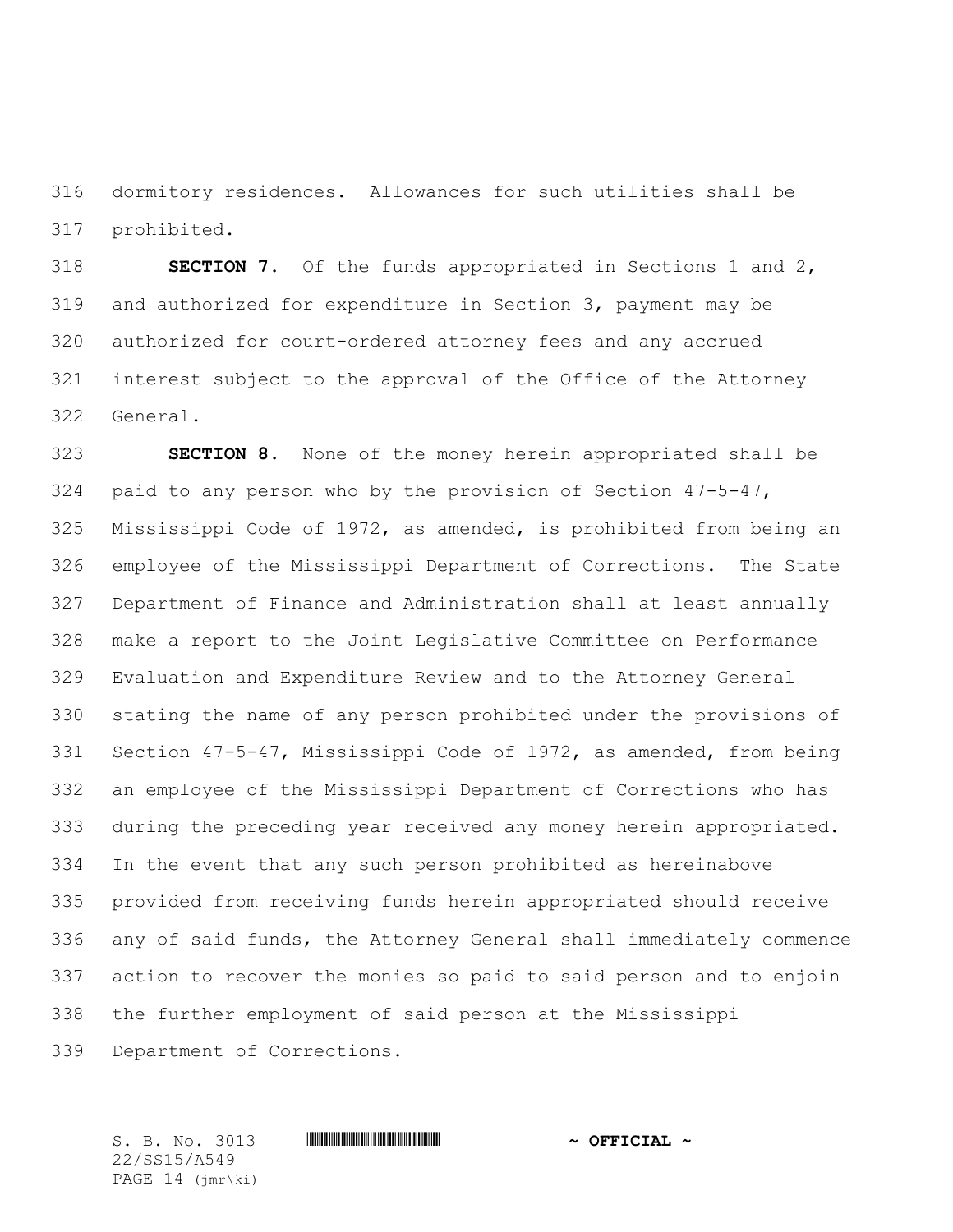**SECTION 9.** It is the intent of the Legislature that all prisoners at Parchman shall work a minimum of eight (8) hours per day, excluding prisoners with a physical disability or those incarcerated in maximum security.

 **SECTION 10.** It is the intention of the Legislature that the per diem rates paid to regional facilities shall not exceed Thirty-one Dollars (\$31.00) per inmate. All regional facilities shall continue to receive the annual three percent (3%) increase in the per diem rate as authorized in Section 47-5-933, Mississippi Code of 1972, however, in no event shall any regional facility's per diem rate exceed Thirty-one Dollars (\$31.00) per inmate.

 **SECTION 11.** The department or its contracted medical provider will pay to a provider of a medical service for any and all incarcerated persons from a correctional or detention facility an amount based upon negotiated fees as agreed to by the medical care service providers and the department and/or its contracted medical provider. In the absence of a negotiated discounted fee schedule, medical care service providers will be paid by the department or its contracted medical service provider an amount no greater than the reimbursement rate applicable based on the Mississippi Medicaid reimbursement rate. This limitation applies to all medical care services, durable and nondurable goods, prescription drugs and medications provided to any and all incarcerated persons outside of the correctional or detention

S. B. No. 3013 \*SS15/A549\* **~ OFFICIAL ~** 22/SS15/A549 PAGE 15 (jmr\ki)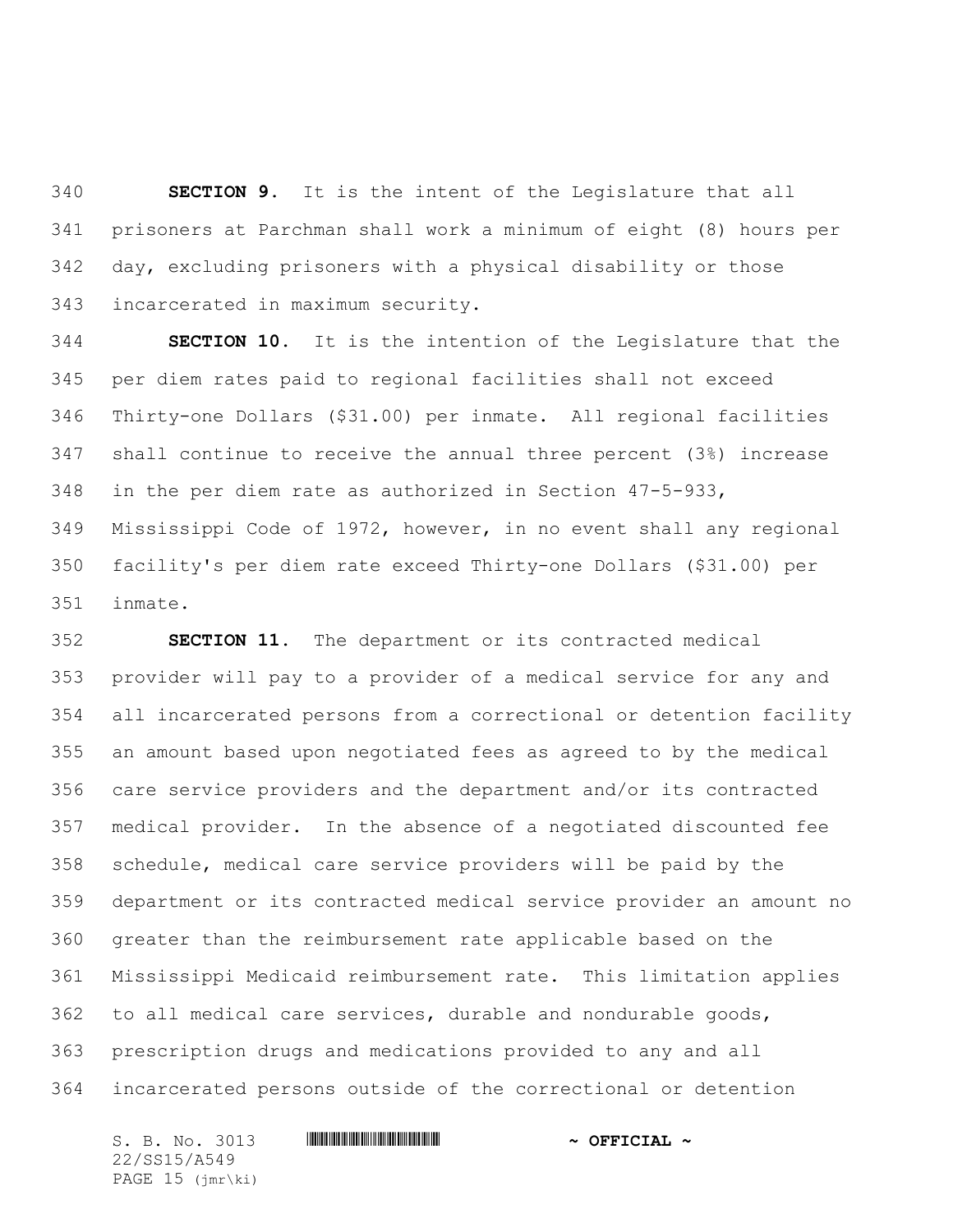facility. None of the monies appropriated herein may be used to pay for cosmetic medical procedures for any prisoner. Cosmetic medical procedure means any medical procedure performed in order to change an individual's appearance without significantly serving to prevent or treat illness or disease or to promote proper functioning of the body.

 **SECTION 12.** It is the intention of the Legislature that the Commissioner of the Mississippi Department of Corrections shall have the authority to transfer cash from one special fund treasury fund to another special fund treasury fund under the control of the Department of Corrections. The purpose of this authority is to more efficiently use available cash reserves. It is further the intention of the Legislature that the Department of Corrections shall submit written justification for the transfer to the Legislative Budget Office and the Department of Finance and Administration on or before the fifteenth of the month prior to the effective date of the transfer.

 **SECTION 13.** It is the intention of the Legislature that whenever two (2) or more bids are received by this agency for the purchase of commodities or equipment, and whenever all things stated in such received bids are equal with respect to price, quality and service, the Mississippi Industries for the Blind shall be given preference. A similar preference shall be given to the Mississippi Industries for the Blind whenever purchases are made without competitive bids.

S. B. No. 3013 \*SS15/A549\* **~ OFFICIAL ~** 22/SS15/A549 PAGE 16 (jmr\ki)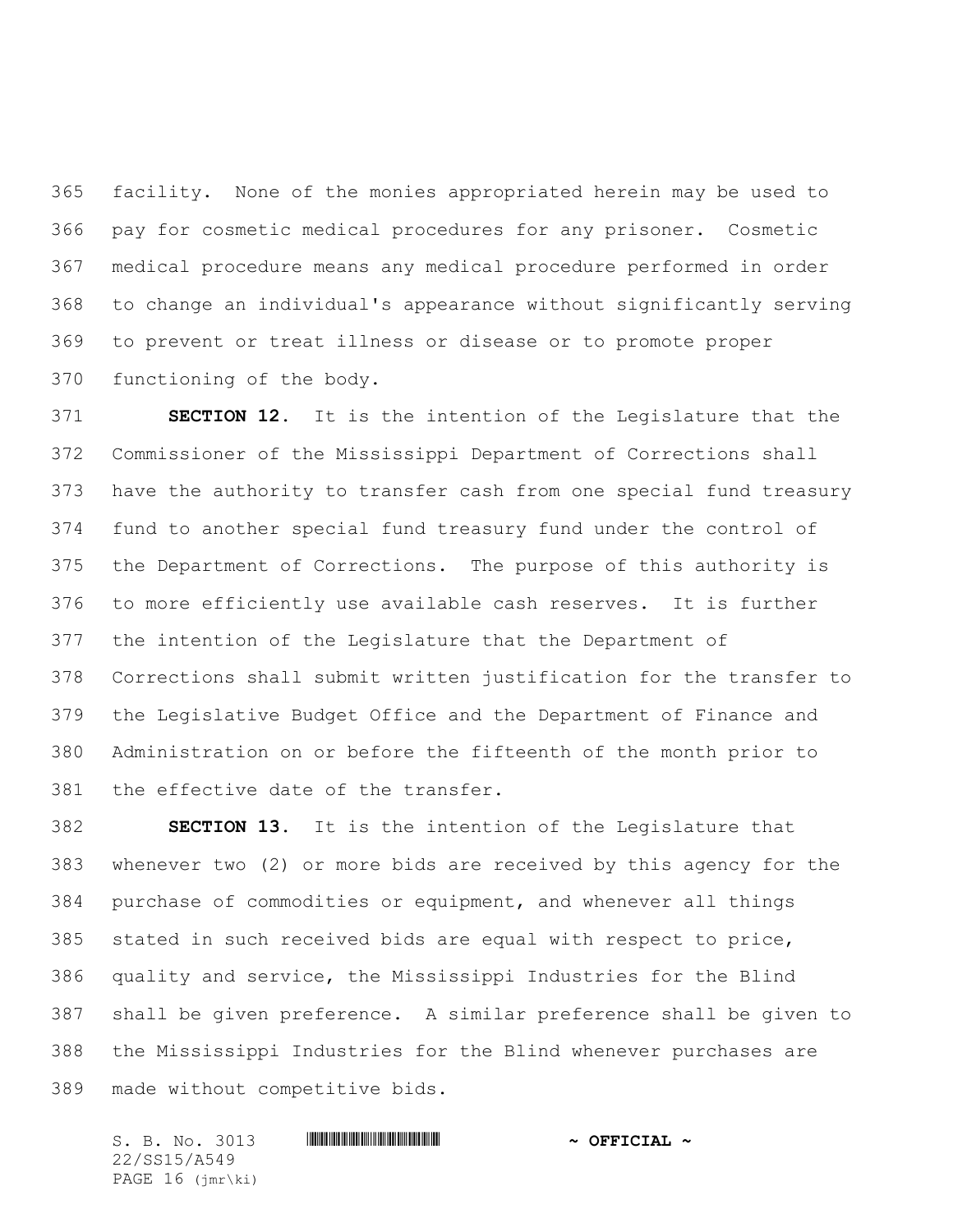**SECTION 14.** It is the intention of the Legislature that all funds held by the Inmate Welfare Fund be placed in a treasury fund effective July 1, 2022. Of the amounts appropriated in Section 2, an amount not exceeding Six Million Dollars (\$6,000,000.00) shall be available for expenditure in the Inmate Welfare Fund. Of these funds, Five Hundred Thousand Dollars (\$500,000.00) shall be used to provide for transitional housing and post release reentry programs.

 **SECTION 15.** It is the intention of the Legislature that the Mississippi Department of Corrections shall maintain complete accounting and personnel records related to the expenditure of all funds appropriated under this act and that such records shall be in the same format and level of detail as maintained for Fiscal Year 2022. It is further the intention of the Legislature that the agency's budget request for Fiscal Year 2024 shall be submitted to the Joint Legislative Budget Committee in a format and level of detail comparable to the format and level of detail provided during the Fiscal Year 2023 budget request process.

 **SECTION 16.** It is the intention of the Legislature for the Mississippi Department of Corrections to manage funds budgeted and 410 allocated. In so doing, the commissioner of the department shall 411 have the authority to amend, extend and/or renew the term of any lease agreement or any inmate housing agreement in connection with a correctional facility. Notwithstanding any statutory limits to the contrary, such amendment, extension and/or renewal may be for

S. B. No. 3013 \*SS15/A549\* **~ OFFICIAL ~** 22/SS15/A549 PAGE 17 (jmr\ki)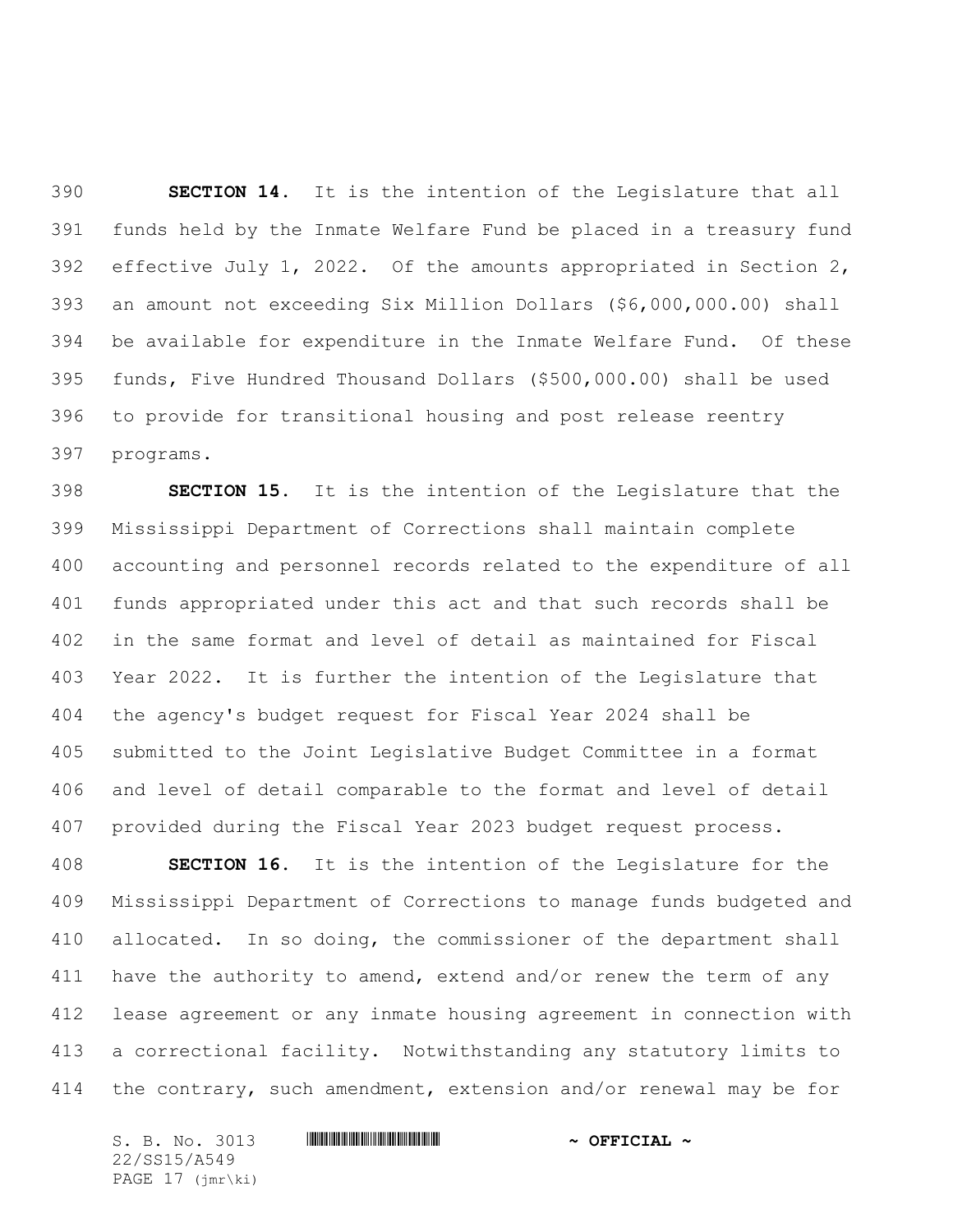a length of time up to and including ten (10) years as is necessary for the continued operations of such facilities and implementation of the department's duties and responsibilities in accordance with Title 47 of the Mississippi Code of 1972, as amended.

 **SECTION 17.** With the funds herein appropriated, it is the intent of the Legislature that upon vouchers submitted by the board of supervisors of any county housing offenders in county jails pending a probation or parole revocation hearing, the department shall pay the reimbursement costs as provided for in Section 47-5-901(3)(b), Mississippi Code of 1972, as amended by House Bill No. 585, 2014 Regular Session.

 **SECTION 18.** With the funds herein appropriated, it is the intent of the Legislature, that for Fiscal Year 2023, the Department of Corrections shall reimburse municipalities, up to Twenty Dollars (\$20.00) a day, for the cost incurred of housing inmates in any jail facility based on time served for the conviction of larceny, shoplifting, or related convictions where the value of the property taken is Five Hundred Dollars (\$500.00) or more but is equal to or less than One Thousand Dollars (\$1,000.00). A copy of the court abstract of record and the jail docket shall be provided to show the total number of days an individual was incarcerated in said jail facility. The reimbursement shall be payable back to the municipality upon receipt of required documentation and an invoice. Total

S. B. No. 3013 \*SS15/A549\* **~ OFFICIAL ~** 22/SS15/A549 PAGE 18 (jmr\ki)